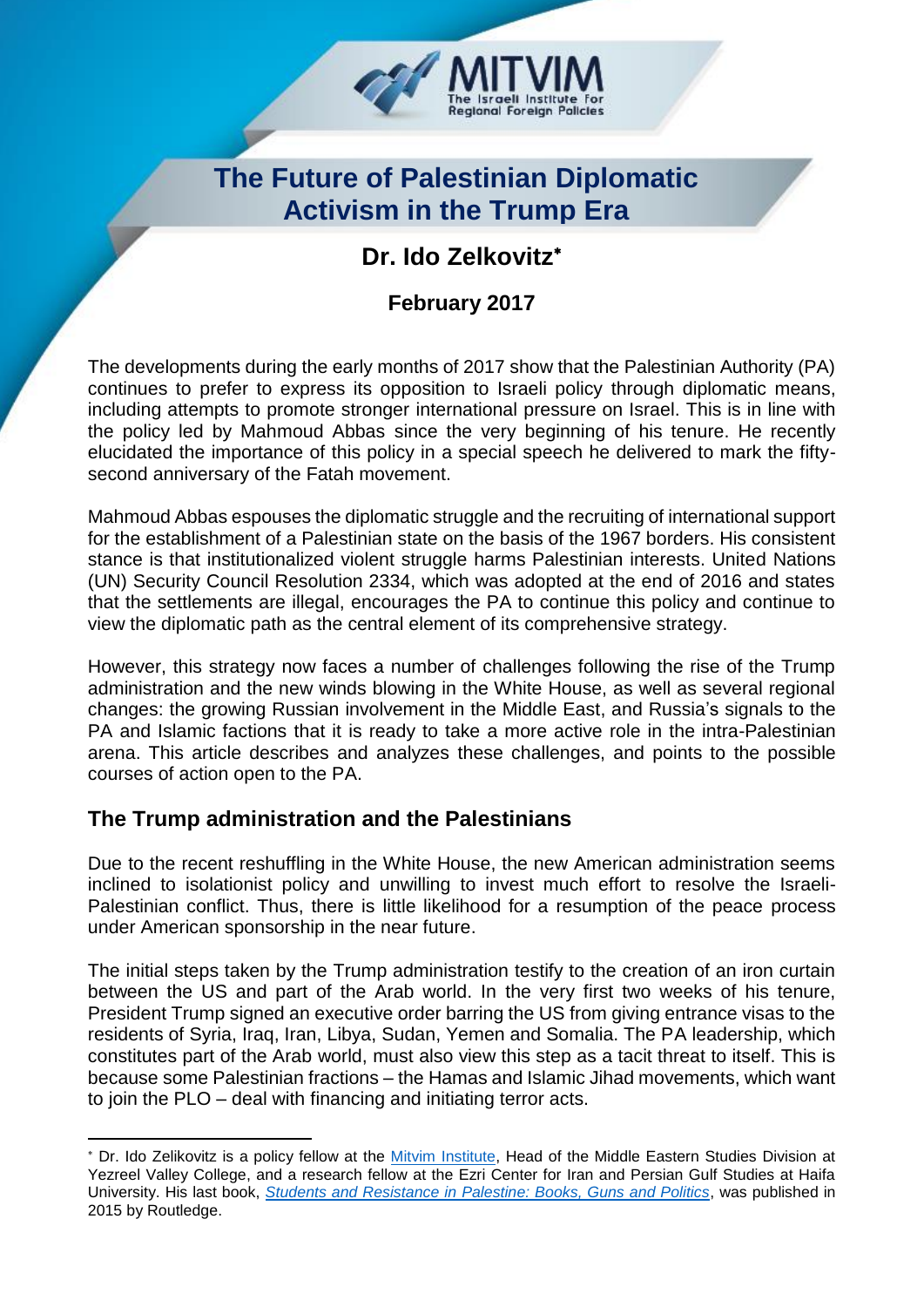As part of the lessons learned from the Arafat era, in which violence was encouraged and used as a political tool – Mahmoud Abbas wants to change the way Palestinians are viewed by Western eyes. Instead of Palestinians being viewed as peace rejectionists who adopt violence as what they think is a legitimate tool, Abbas wants them to be viewed as a nation searching for a diplomatic solution for its national tribulations, while receiving support from the global community. The asymmetric nature of the Israeli-Palestinian conflict, and the recognition of Israel's military superiority, requires the PA leadership to focus on diplomatic tools in their struggle. In the Trump era, the Palestinians are likely to try and carry out their diplomatic struggle with the support of international actors – such as key European countries and UN judicial institutions – that can somehow counterbalance and curb the policies of the American administration.

#### **The PA's diplomatic struggle and the Islamic opposition**

Resolution 2334 is one of the salient Palestinian diplomatic achievements in the Obama era. This resolution was warmly received by the PLO. More surprising was that it also drew positive reactions from Hamas and Islamic Jihad members, despite the fact that the resolution supports the two-state solution; calls for continued security coordination between Israel and the PA; and is vague regarding if and how pressure will actually be placed on Israel.

The Islamic Jihad and Hamas are currently conducting talks with the Fatah leadership regarding the possibility of joining PLO institutions. Supporting Mahmoud Abbas' diplomatic struggle can help them get closer to achieving this goal. In this context, one can also understand the change in tactical discourse that is taking place in the leadership of Hamas' political wing, and their increasing willingness to call for the establishment of a Palestinian state on the June 4, 1967 lines. Such opinions have been voiced in the past by Khaled Meshaal, and are also heard now. The key figure doing so is Hamas representative in Lebanon Osama Hamdan. This discourse is a source of tension between the leaders of the military and political wings of the Hamas movement. We must keep in mind that Hamas' military leadership, which is mainly concentrated in the Gaza Strip, has a more central role than the movement's political leadership in shaping reality on the ground.

The current efforts for rapprochement between the various Palestinian factions is influenced by several factors. First of all, the factions are worried about the ramifications of the change of guard in Washington and the fact that the Trump administration is expected to adopt a new Middle East policy. Second of all, they recognize their weaknesses vis-à-vis the Palestinian public, which is sick and tired of inner dissension and does not view the current Fatah and Hamas leaderships as being capable of resolving the public's hardships.

The new American administration does not bode well for the Palestinians. During the election campaign, Trump issued statements that he would give Israel a green light to expand settlements and that he would relocate the American embassy from Tel Aviv to Jerusalem. He also appointed a right-wing ambassador to Israel (David Friedman) who supports the settlement enterprise. All these actions aroused deep suspicion among the Palestinians. Even if Trump will not carry through on the embassy relocation, due to the sensitivity of the subject and concern over the great anger it would arouse in the Arab world – the very fact that the President supports such an idea teaches the Palestinians that they do not have a friend in the White House.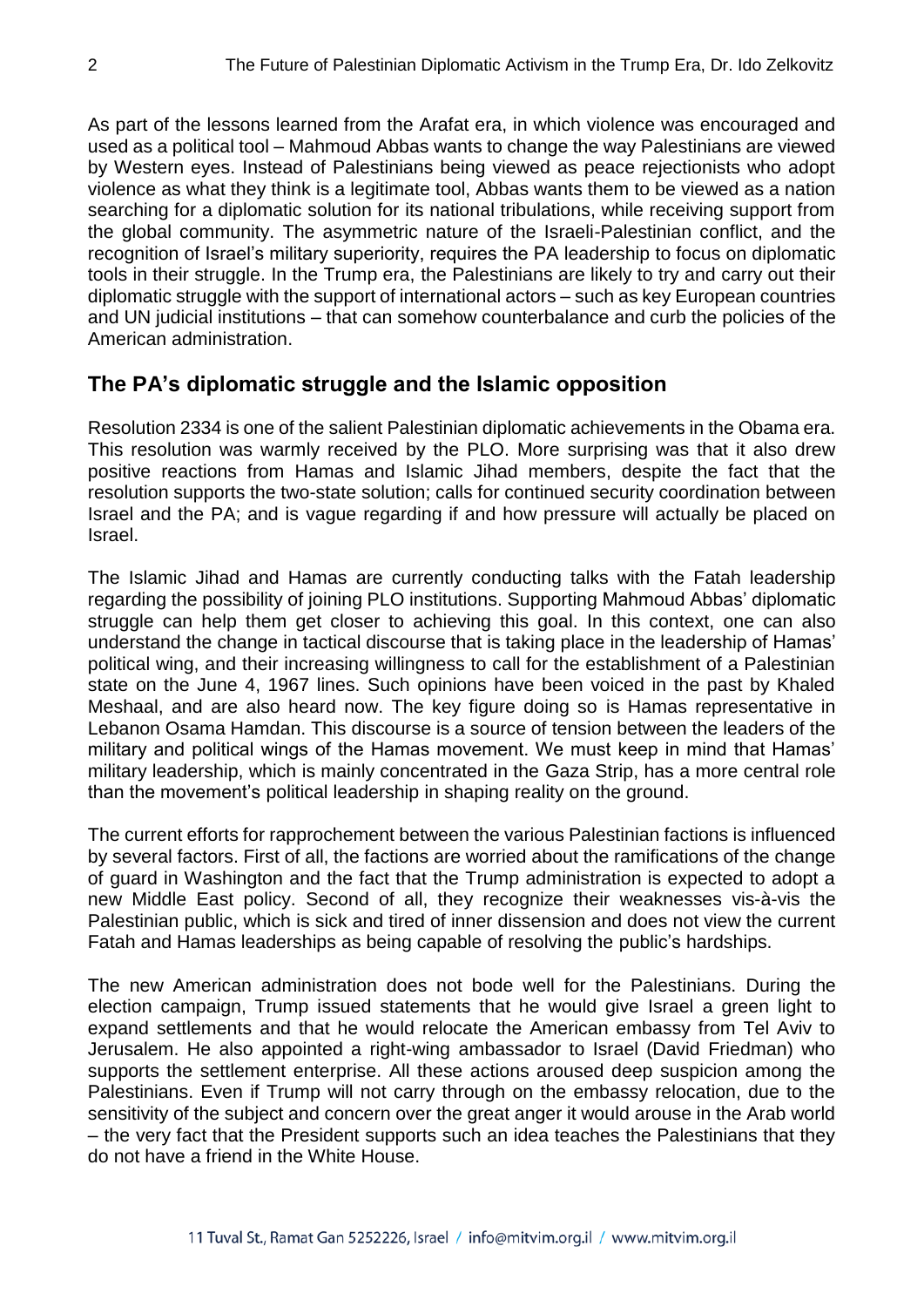### **The Russian option**

One of the paths taken by the PA to protest the emerging American policy, was to accept a Russian invitation to attend a summit with all the Palestinian factions in Moscow in January 2017. The close ties between the PLO and Russia are natural, as they are based on a positive historic relationship. The socialist and Marxist factions within the PLO enjoy an ideological-historical affinity to the Russians. These groups include: The Popular Front for the Liberation of Palestine (PFLP); the Democratic Front for the Liberation of Palestine (DFLP); and the Palestinian People's Party (PPP; communists). Mahmoud Abbas himself had been closely aligned with the Russian regime for many years. It was in Moscow that Abbas wrote his controversial doctorate. Also, Abbas served as chairman of the Russia-PLO Friendship Association for many years.

The goal of the discussions held between the Palestinian factions under the Russian umbrella was to try to promote an internal Palestinian reconciliation, and an actual timetable for its implementation. Following the summit in Moscow, Fatah and Hamas reached a new agreement about conducting municipal elections in the West Bank and the Gaza Strip in mid-May 2017. The discussions regarding the elections dates were held simultaneously with laborious talks between the various factions that attempted to create a formula for reforming the PLO's political structure and integrating Islamic elements in PLO institutions.

But the growing Palestinian rapprochement with Russia does not only focus on attempts to achieve internal Palestinian reconciliation. It also serves to exert pressure on Israel and diminish US prestige in the region. Thus, the PA is sending out two messages, one to Russia and one to the US. They are telling Russia that the Palestinians are willing to give Russia a role in their internal reconciliation process; and they are sending a message to the US regarding the way the Israeli-Palestinian peace process should be conducted in the future. Mahmoud Abbas declares at every international forum that he accepts President Putin's invitation to an Abbas-Netanyahu summit in Moscow. He reiterates that he is waiting for an answer from the Israeli government, in order to jump-start the peace process.

The fact that the Palestinians do not view the US as an "honest broker" in the Israeli-Palestinian conflict, only heightens Abbas' achievement in convincing the Obama administration to refrain from using its veto power to block resolution 2334. It also explains why the Palestinians want to strengthen their Russian connection at this point in time. Another contributory element is the current prevalent viewpoint in the Arab world that Russia is a rising star in the Middle East power configuration, in light of the regional foreign policy failures of the Obama administration.

The tightening relationship between the PA and Russia on the background of the change of government in the US, shows that the Palestinians are trying to tell the Trump administration that there are additional power brokers in the global arena. And, according to the Palestinians, these other entities can counterbalance what they believe will be Trump's pro-Israeli policy.

Russia's involvement in the Middle East is growing and is expressed by the active fighting of Russian forces alongside Assad's regime in Syria against the rebels, and also by Russian provision of advanced weapons to Syria and Iran. This involvement, together with the Palestinian-Russian alliance, creates a sense of Middle East deja-vu. Are we returning to the diplomatic principles of the Cold War?